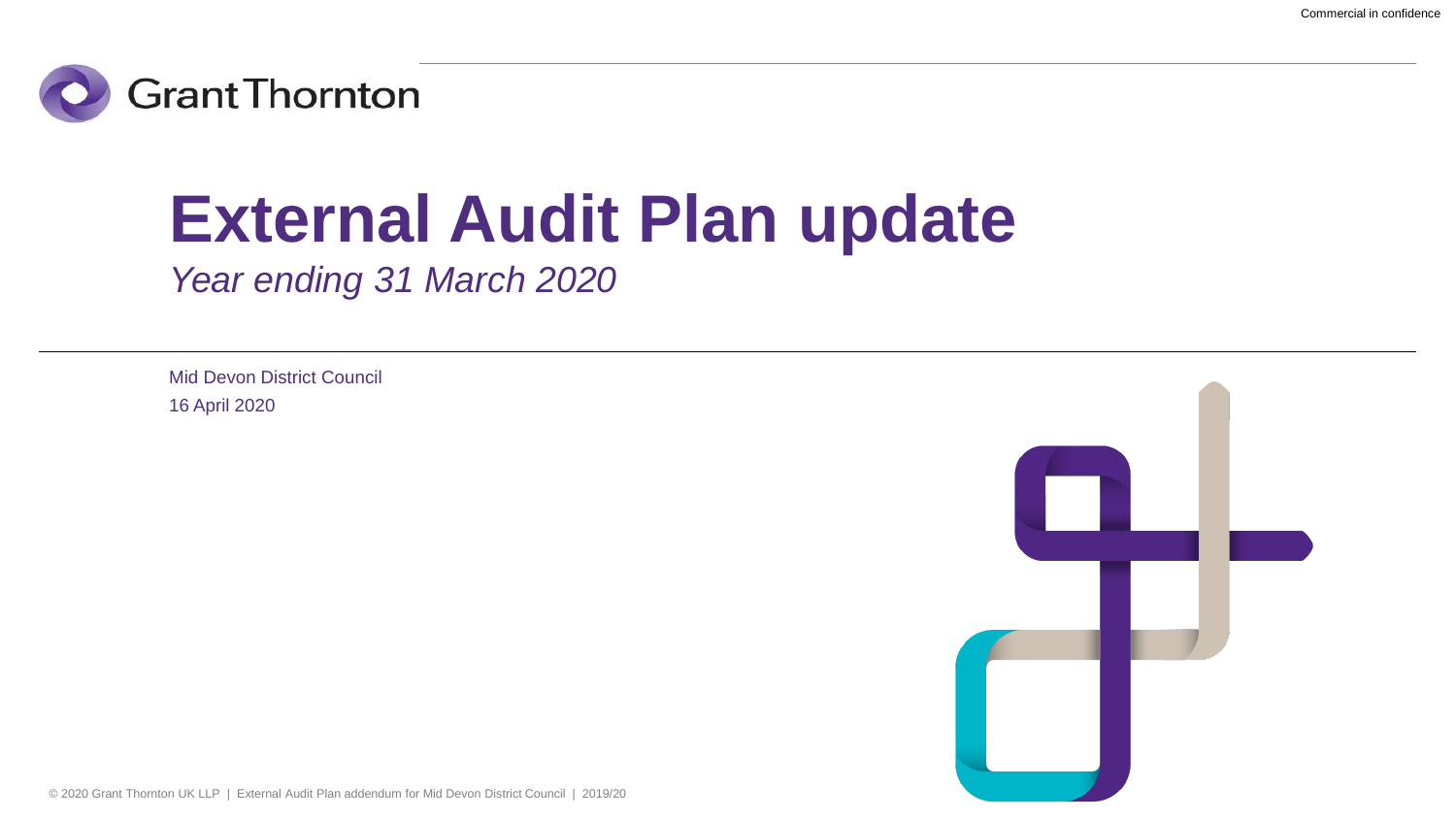### Introduction & headlines

#### **Purpose**

This document provides an update to the planned scope and timing of the statutory audit of Mid Devon District Council ('the Authority') as reported in our Audit Plan dated 28 January 2020, for those charged with governance.

#### **The current environment**

In addition to the audit risks communicated to those charged with governance in our Audit Plan on 28 January 2020, recent events have led us to update our planning risk assessment and reconsider our audit and value for money (VfM) approach to reflect the unprecedented global response to the Covid-19 pandemic. The significance of the situation cannot be underestimated and the implications for individuals, organisations and communities remains highly uncertain. For our public sector audited bodies, we appreciate the significant responsibility and burden your staff have to ensure vital public services are provided. As far we can, our aim is to work with you in these unprecedented times, ensuring up to date communication and flexibility where possible in our audit procedures.

#### **Impact on our audit and VfM work**

Management and those charged with governance are still required to prepare financial statements in accordance with the relevant accounting standards and the Code of Audit Practice, albeit to an extended deadline for the preparation of the financial statements up to 31 August 2020 and the date for audited financials statements to 30 November 2020. We continue to be responsible for forming and expressing an opinion on the Authority's financial statements and VfM arrangements.

In order to fulfil our responsibilities under International Auditing Standards (ISA's (UK)) we have revisited our planning risk assessment. We may also need to consider implementing changes to the procedures we had planned and reported in our Audit Plan to reflect current restrictions to working practices, such as the application of technology to allow remote working. Additionally, it has been confirmed since our Audit Plan was issued that the implementation of IFRS 16 has been delayed for the public sector until 2020/21.

#### **Changes to our audit approach**

To date we have:

- Identified a new significant financial statement risk, as described overleaf
- Reviewed the materiality levels we determined for the audit. We did not identify any changes to our materiality assessment as a result of the risk identified due to Covid-19.

#### **Changes to our VfM approach**

We have updated our VfM risk assessment to document our understanding of your arrangements to ensure critical business continuity in the current environment. We have not identified any new VfM risks in relation to Covid-19.

#### **Conclusion**

We will ensure any further changes in our audit and VfM approach and procedures are communicated with management and reported in our Audit Findings Report. We wish to thank management for their timely collaboration in this difficult time.